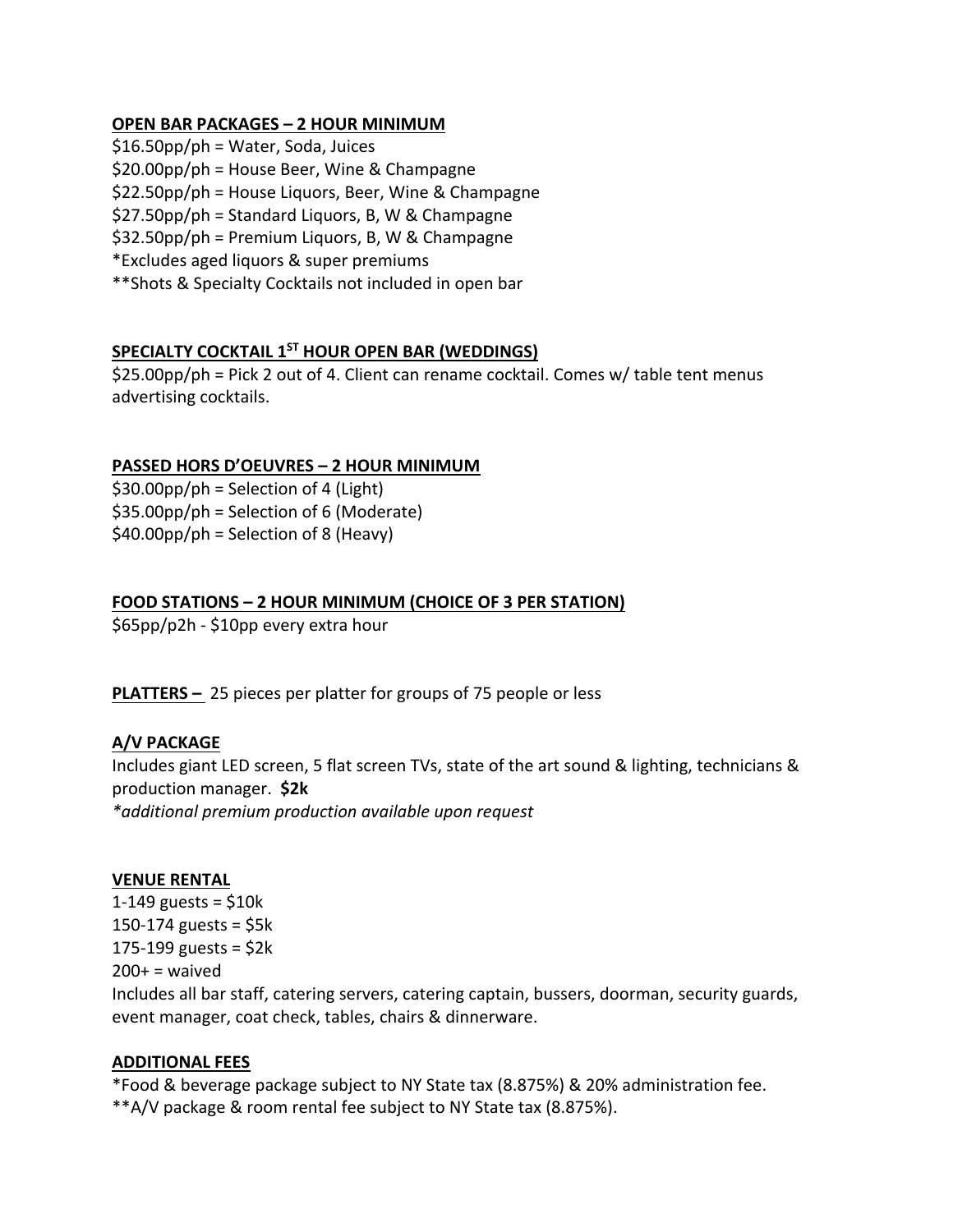## **PASSED HORS D'OEUVRES**

## **GARDEN**

**Truffled Potato Croquette -** *white truffle, aioli (vegetarian & nut free)* **Arancini –** *saffron, green peas, mozzarella (vegetarian & nut free)* **Mac & Cheese Croquette –** *provolone, mozzarella, parmesan (vegetarian & nut free)* **Veggie Spring Rolls –** *sweet chili sauce and chives (vegetarian, vegan & nut free)*  **Truffled Deviled Egg –** *caviar, chives (gluten & nut free)* **Caprese –** *heirloom tomatoes, burrata cheese, basil (vegetarian, gluten & nut free)* **Watermelon Feta –** *blistered shishito peppers (vegetarian, vegan, gluten & nut free)* **Cheese Tacos -** *fried cheese, roasted poblano peppers & queso fresco (vegetarian & nut free)*

## **LAND**

**Filet Mignon –** *horseradish, micro wasabi, crostini (nut free)* **Hard Shell Mini Taco (Beef or Chicken) -** *sour cream, lettuce, pico de gallo, cheddar (gluten & nut free)* **California Mini Sandwich –** *grilled chicken, avocado puree, swiss, bacon (nut free)* **Classic Beef Slider –** *cheddar, ketchup, caramelized onion, pickle (nut free)* **Chicken Lollipop –** *asian bbq sauce, toasted sesame seeds (nut free)* **Steak Tartare –** *crostini, capers, cornichon (nut free)* **Birria Tacos -** *seared beef short rib & mango habanero sauce (gluten & nut free)*

## **SEA**

**Maine Lobster –** *tarragon lemon sauce, butter crostini (nut free)* **Smoked Salmon Canapé –** *avocado, seven grain crouton (nut free)* **Moroccan Glazed Shrimp –** *pomegranate glaze (gluten & nut free)* **Fluke Ceviche –** *aji, avocado, peruvian corn, lime, red onion (gluten & nut free)* **Rock Shrimp Popcorn –** *sweet & spicy sauce (nut free)* **Tuna Tartare -** *corn tostada, spicy peanut salsa macha & avocado (gluten free)* **Grilled Octopus Bite -** *roasted poblano peppers & tulum sauce (gluten & nut free)* **Shrimp & Crispy Polenta -** *skewer (nut free)*

## **DESSERTS**

**Tiramisu –** *lady finger, mascarpone mousse (nut free)* **Chocolate Mousse Tart –** *cold cream (nut free)* **Dipped Strawberries –** *dark chocolate (vegan, gluten & nut free)* **Opera Cake –** *butter cream, coffee sponge cake (nut free)* **Cheesecake Lollipop Duo –** *strawberry, chocolate (nut free)* **Donut Holes –** *strawberry cream, old fashion cinnamon (nut free)* **Marbled Chocolate Cheesecake –** *brownie, raspberry compote (nut free)* **Sticky Bun –** *frosting, cinnamon (nut free)* **Cupcake Selection –** *chocolate, passion fruit (nut free)*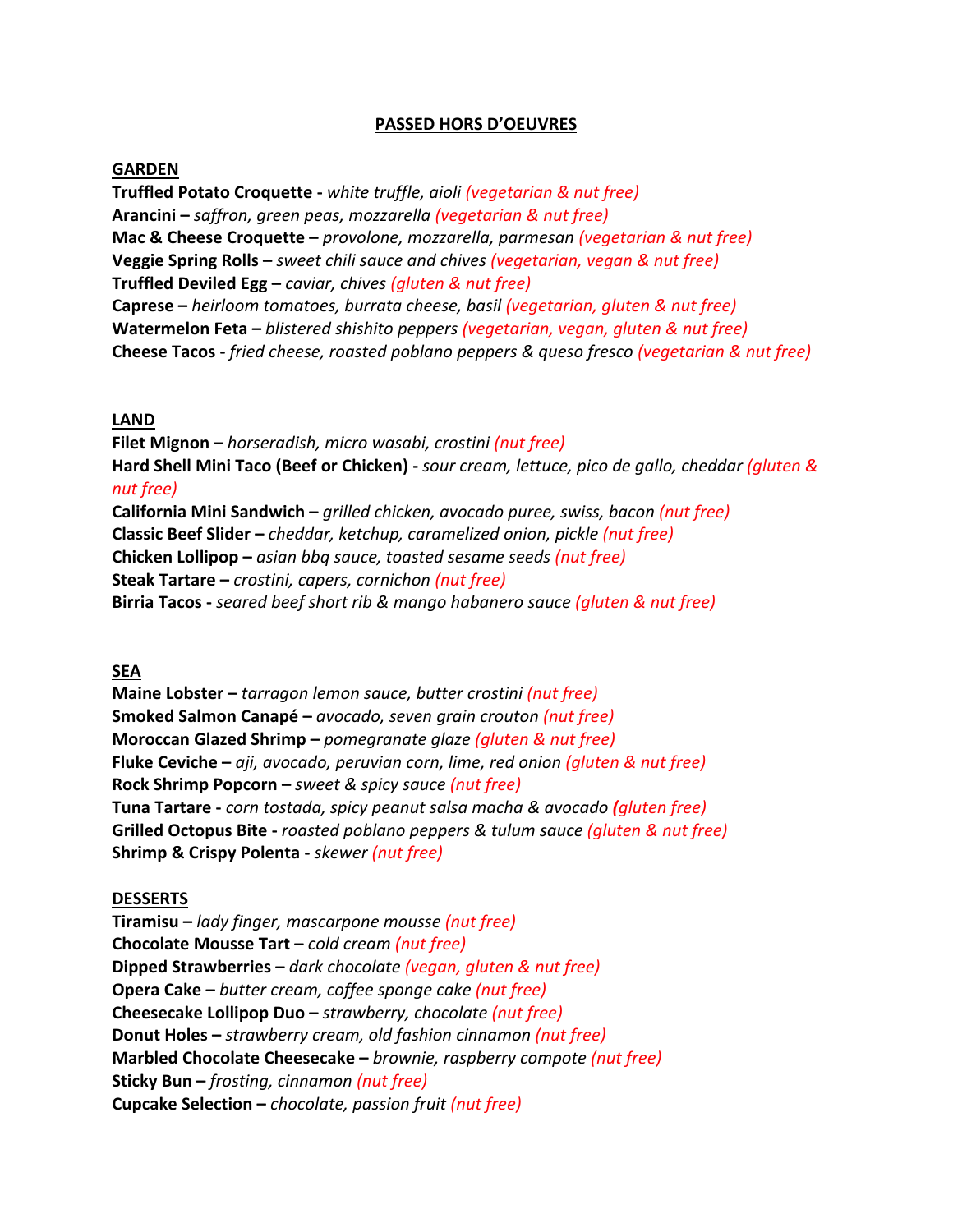**Fresh Fruit Tartlet –** *vanilla pastry cream (nut free)* **Artisanal Macaroon Trio –** *snickers, mint oreo, peanut butter & jelly* **Pistachio Crunch –** *sponge cake, dark chocolate (gluten free)* **Cookies & Brownies –** *homemade oven fresh (nut free)* **Chocolate Truffle –** *avocado cream, honey (nut free)* **Vanilla Flan –** *authentic Mexican style (nut free)* **Strawberry Shortbread –** *fresh strawberry consommé (nut free)*

## **FOOD STATIONS**

**PASTA** *– (choose 3)*

**Spaghetti Pomodoro** - *fresh heirloom tomato, basil, garlic, parmesan, mozzarella* **Penne alla Vodka** *- pink cream vodka sauce, prosciutto cotto, green peas, arugula* **Fusilli Primavera** *- asparagus, green beans, heirloom cherry tomatoes, lemon ricotta* **Rigatoni Bolognese** *- beef ragu & wild mushrooms* **Garganelli al Forno** *- baked pasta, spinach, mushrooms, ricotta, mozzarella* **Orecchiette & Sausage** *- peppers, broccoli rabe, garlic, olive oil* **Ricotta Ravioli** *- poppy seeds, parmesan, butter, sage* **Cavatelli w/ Basil Pesto** *- green beans & sweet potatoes* **Bucatini all'Amatriciana** *- pancetta, spicy tomato ragu, caramelized onions, pecorino romano*

**SLIDERS** *(choose 3)*

**Chicken Parmesan** *- mozzarella, tomato sauce* **Pulled Beef Short Rib** *- swiss cheese* **Classic Beef** *- cheddar, special sauce, pickles, bacon onion jam* **Sweet & Spicy Crispy Chicken** *- serrano aioli, lettuce* **Cubanito** *- roasted pork, ham, swiss cheese & dijonnaise* **Banmi** - *pork belly, cucumber, daikon radish, carrots chipotle aioli* **Grilled Chicken** *- lettuce, tomatoes, special sauce, red onion*

**TACOS** *(choose 3)*

**Grilled chicken** *- avocado sauce, morita sauce, onion, cilantro* **Birria -** *shredded beef short ribs, chihuahua cheese, habanero sauce, onions, cilantro* **Fried Cheese** *- roasted poblano peppers rajas style, corn, queso fresco (vegetarian)* **Crispy Shrimp** *- jicama, cucumber slaw, roasted tomatillo sauce* **Wild Mushrooms** *- roasted guajillo marinate, pickled onion salad (vegetarian)* **Al Pastor -** rotisserie pork, roasted pineapple sauce, onions, cilantro **Carnitas -** *pork confit, habanero sauce, chicharrons, onions, cilantro*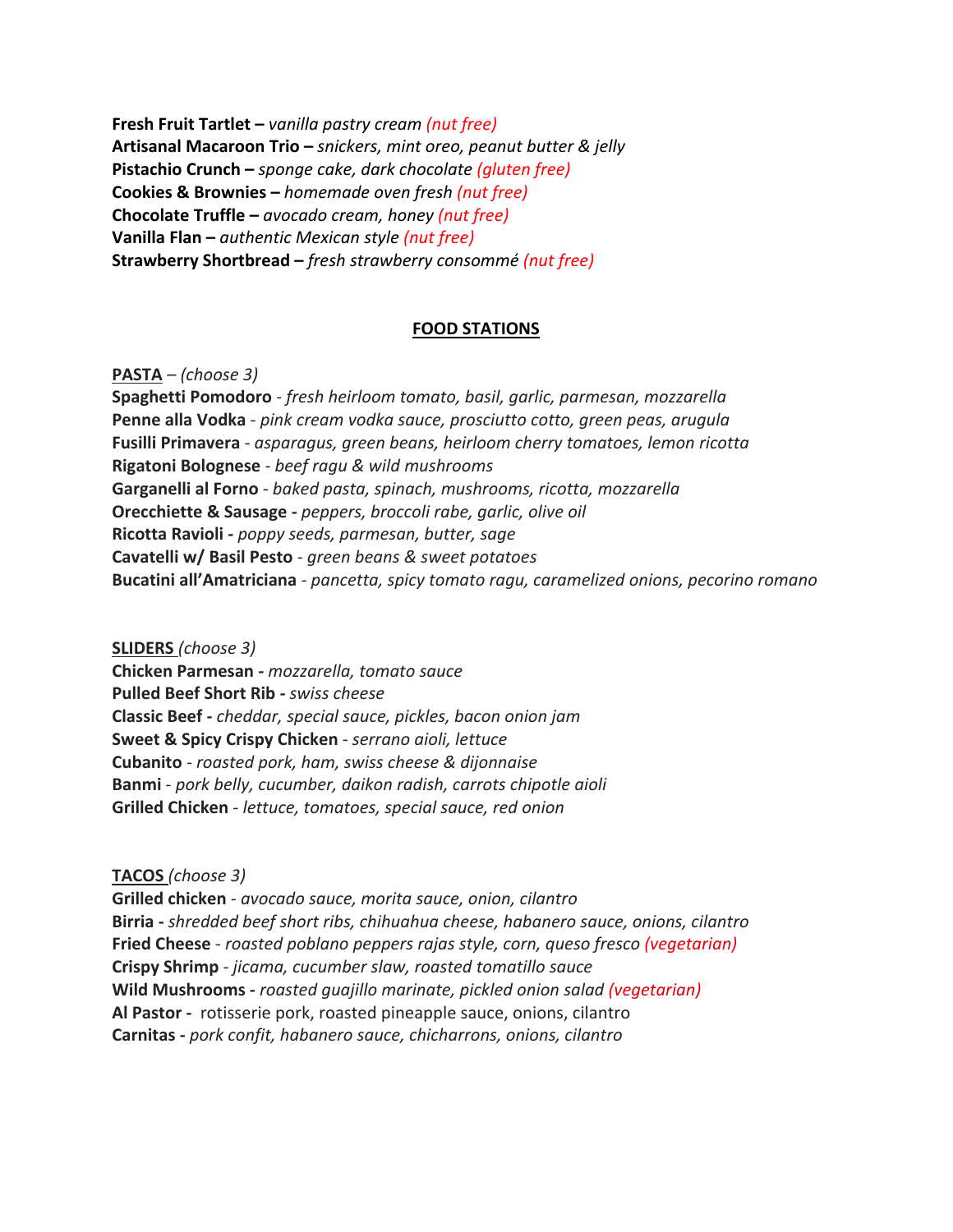**GUACAMOLE** *(all included)*

*served w/ jicama, cucumbers, carrots, celery, tortilla chips* **Classic –** *serrano pepper, limes, tomatoes, cilantro (vegetarian, vegan, gluten & nut free)*  **Fruit –** *pomegranate, apples, mango (vegetarian, vegan, gluten & nut free)* **Humo –** *chipotle, corn, queso fresco served (vegetarian, gluten & nut free)*

**ARANCINI** *(all included)* **Classic –** *mozzarella, provolone, swiss cheese (vegetarian, nut free)* **Español –** *saffron, green peas (vegetarian, nut free)* **Beef Short Rib** *- parmesan & asiago (nut free)*

# **ARTESINAL CHARCUTERIE & CHEESES** *(all included)*

*mortadella, coppa, soppressata, prosciutto, taleggio, robiola, manchego, parmesan, served w/ toasted nuts, breads, & fresh seasonal fruits.*

**RAW BAR FOUNTAIN** *(choose 3) served w/ mignonette, dijonnaise & cocktail sauce* **Shrimp Cocktail Chilled Maine Lobster Oysters –** *seasonal east & west coast* **Chilled Seafood Salad –** *squid, shrimp, mussels, \*\$35 up-charge per person/per hour*

# **STATIONARY PLATTERS**

*25 pieces per platter*

## **GARDEN - \$50 per Platter**

**Truffled Potato Croquette -** *white truffle, aioli (vegetarian & nut free)* **Arancini –** *saffron, green peas, mozzarella (vegetarian & nut free)* **Mac & Cheese Croquette –** *provolone, mozzarella, parmesan (vegetarian & nut free)* **Veggie Spring Rolls –** *sweet chili sauce and chives (vegetarian, vegan & nut free)*  **Truffled Deviled Egg –** *caviar, chives (gluten & nut free)* **Caprese –** *heirloom tomatoes, burrata cheese, basil (vegetarian, gluten & nut free)* **Watermelon Feta –** *blistered shishito peppers (vegetarian, vegan, gluten & nut free)* **Cheese Tacos -** *fried cheese, roasted poblano peppers & queso fresco (vegetarian & nut free)*

**LAND - \$75 per Platter**

**Filet Mignon –** *horseradish, micro wasabi, crostini (nut free)* **Hard Shell Mini Taco (Beef or Chicken) -** *sour cream, lettuce, pico de gallo, cheddar (gluten & nut free)* **California Mini Sandwich –** *grilled chicken, avocado puree, swiss, bacon (nut free)*